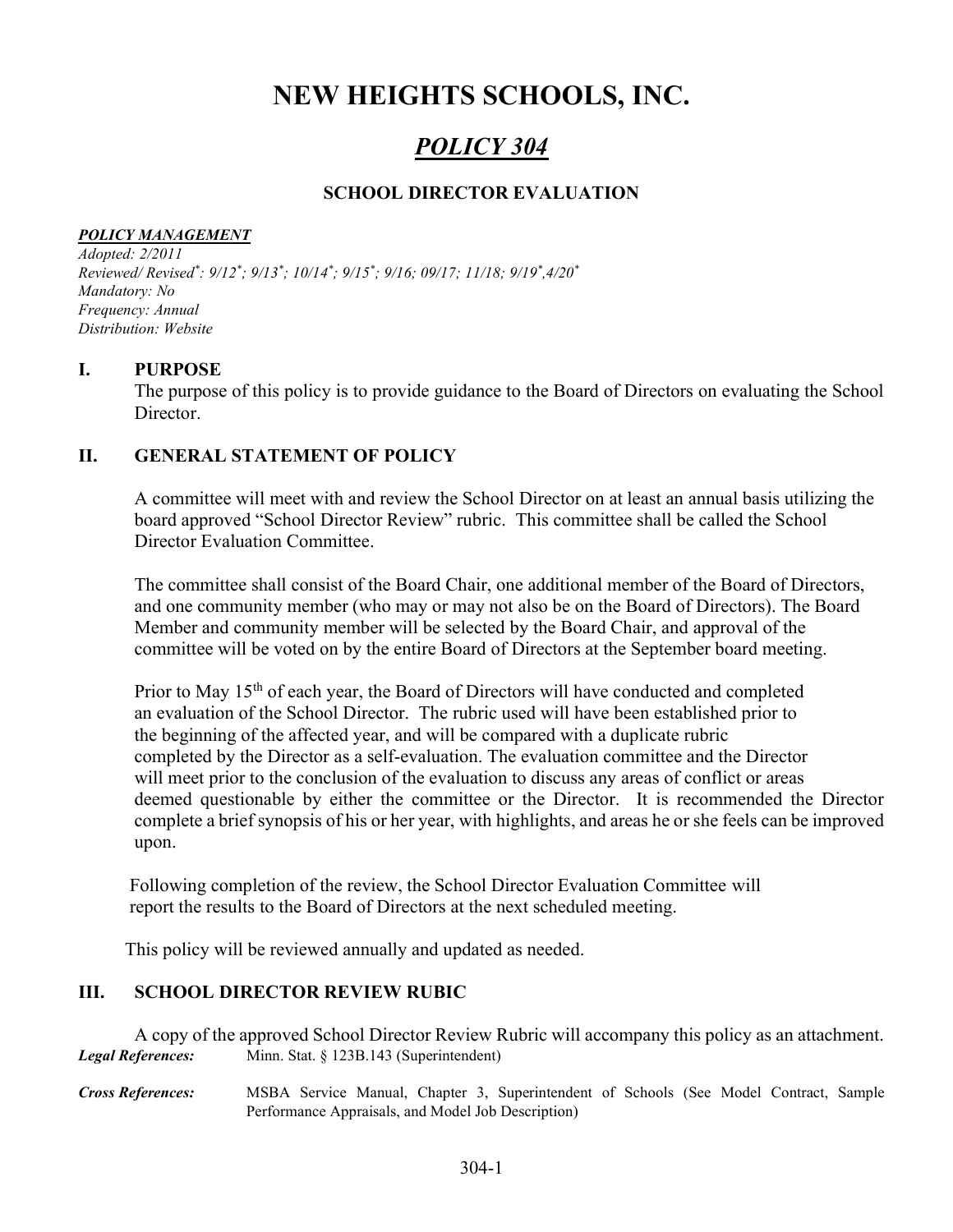## School Director Review Rubric

 $\mathsf{r}$ 

| Duty                                                                          | N | M | <b>Comments and Clarification</b> |  |  |  |
|-------------------------------------------------------------------------------|---|---|-----------------------------------|--|--|--|
| Organizational                                                                |   |   |                                   |  |  |  |
| 1. Plans, directs, implements and monitors all                                |   |   |                                   |  |  |  |
| school programs.                                                              |   |   |                                   |  |  |  |
| 2. Supervises the maintenance of the school                                   |   |   |                                   |  |  |  |
| building, grounds, and equipment.                                             |   |   |                                   |  |  |  |
| 3. Delegates authority to personnel that will                                 |   |   |                                   |  |  |  |
| assume responsibility for the school in                                       |   |   |                                   |  |  |  |
| principal's absence.                                                          |   |   |                                   |  |  |  |
| 4. Identifies need and implements support                                     |   |   |                                   |  |  |  |
| services in meeting the needs of the students                                 |   |   |                                   |  |  |  |
| and staff.                                                                    |   |   |                                   |  |  |  |
| 5. Prepares and manages the fiscal budget for                                 |   |   |                                   |  |  |  |
| the school. Maintains accurate records in                                     |   |   |                                   |  |  |  |
| accordance with state laws.                                                   |   |   |                                   |  |  |  |
| Leadership                                                                    |   |   |                                   |  |  |  |
| 6. Supervises all staff in accordance with                                    |   |   |                                   |  |  |  |
| school policies, practices and procedures.                                    |   |   |                                   |  |  |  |
| 7. Interprets and enforces school policies,                                   |   |   |                                   |  |  |  |
| practices and procedures. Keeps abreast of                                    |   |   |                                   |  |  |  |
| Board of Director's actions and proceedings.                                  |   |   |                                   |  |  |  |
| 8. Leads or serves on committees for specific                                 |   |   |                                   |  |  |  |
| purposes to better the school.                                                |   |   |                                   |  |  |  |
| 9. Provides leadership in the design and                                      |   |   |                                   |  |  |  |
| implementation of appropriate staff                                           |   |   |                                   |  |  |  |
| development activities.                                                       |   |   |                                   |  |  |  |
| 10. Assumes responsibility for own                                            |   |   |                                   |  |  |  |
| professional development through membership                                   |   |   |                                   |  |  |  |
| and participation in professional organizations.                              |   |   |                                   |  |  |  |
| Represents the school at meetings, workshops,                                 |   |   |                                   |  |  |  |
| and conferences.                                                              |   |   |                                   |  |  |  |
| 11. Recognizes the achievements and<br>accomplishments of students and staff. |   |   |                                   |  |  |  |
| 12. Assumes responsibility for the safety of all                              |   |   |                                   |  |  |  |
| students and staff.                                                           |   |   |                                   |  |  |  |
| Communication                                                                 |   |   |                                   |  |  |  |
| 13. Conducts meetings to disseminate                                          |   |   |                                   |  |  |  |
| information, discuss issues, and plan for the                                 |   |   |                                   |  |  |  |
| overall functioning of the school.                                            |   |   |                                   |  |  |  |
| 14. Communicates with parents, students,                                      |   |   |                                   |  |  |  |
| teachers, staff members, business associates,                                 |   |   |                                   |  |  |  |
| authorizer personnel and the local community                                  |   |   |                                   |  |  |  |
| on a regular basis via newsletters, conferences,                              |   |   |                                   |  |  |  |
| phone calls, assemblies, various forms of mass                                |   |   |                                   |  |  |  |
| media, face-to-face meetings, emails, social                                  |   |   |                                   |  |  |  |
| media and informal contacts.                                                  |   |   |                                   |  |  |  |